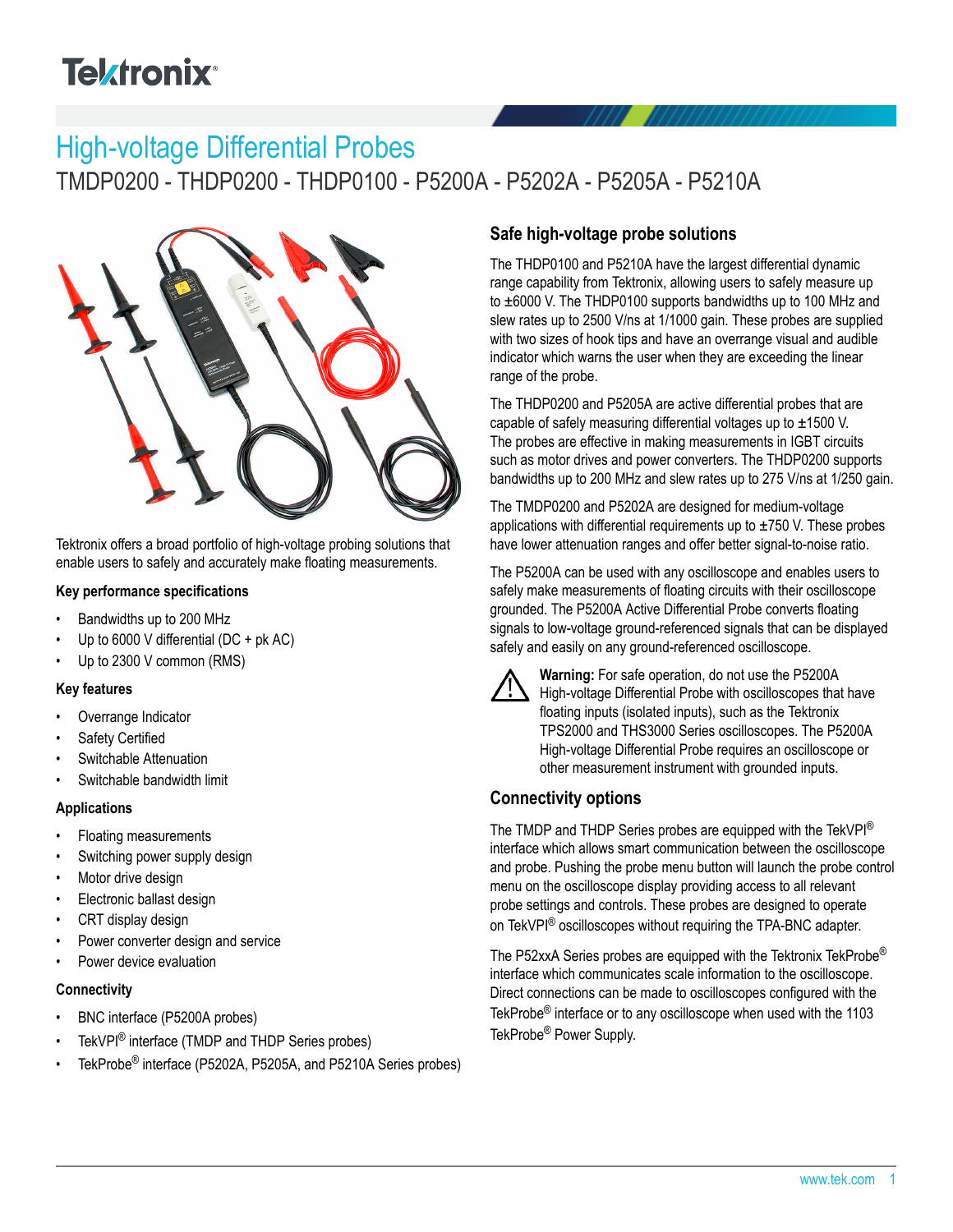### **Specifications**

All specifications are guaranteed unless noted otherwise. All specifications apply to all models unless noted otherwise.

#### **Model overview**

#### **ProbesTekVPI**

#### **Table 1: Probes with the TekVPI® interface**

|                                  | <b>TMDP0200</b>         | <b>THDP0200</b>         | <b>THDP0100</b>           |
|----------------------------------|-------------------------|-------------------------|---------------------------|
| Attenuation                      | 25X / 250X              | 50X / 500X              | 100X / 1000X              |
| Differential Voltage             | 250X: ±750 V            | 500X: ±1500 V           | 1000X: ±6000 V            |
|                                  | $25X: \pm 75V$          | $50X: \pm 150V$         | 100X: ±600 V              |
| Common Mode Voltage              | ±750V                   | $±1500$ V               | $\pm 6000$ V              |
| Maximum Input Voltage-to-Earth   | 550 V CAT I             | 1000 V CAT II           | 2300 V CAT I              |
|                                  | 300 V CAT III           | 600 V CAT III           | 1000 V CAT III            |
| <b>Bandwidth</b>                 | 200 MHz                 | <b>200 MHz</b>          | <b>100 MHz</b>            |
| <b>Rise Time</b>                 | $< 1.8$ ns              | $< 1.8$ ns              | $<$ 3.5 ns                |
| Slew Rate                        | <275 V/ns at 1/250 gain | <650 V/ns at 1/500 gain | <2500 V/ns at 1/1000 gain |
| Input Impedance at the Probe Tip | $5 M\Omega$    <2 pF    | 10 M $\Omega$    <2 pF  | 40 MΩ    <2.5 pF          |
| <b>Typical CMRR</b>              | $DC: > -80$ dB          | $DC: > -80$ dB          | $DC: > -80$ dB            |
|                                  | 100 kHz: > -60 dB       | 100 kHz: $> -60$ dB     | 100 kHz: > -60 dB         |
|                                  | $3.2$ MHz: $> -30$ dB   | $3.2$ MHz: $> -30$ dB   | $3.2$ MHz: $> -30$ dB     |
|                                  | 100 MHz: $> -26$ dB     | 100 MHz: > -26 dB       | 100 MHz: > -26 dB         |
| Cable Length                     | 1.5 <sub>m</sub>        | 1.5 <sub>m</sub>        | 1.5 <sub>m</sub>          |

#### **ProbesTekProbe**

#### **Table 2: Probes with the BNC and TekProbe® interface**

|                                                               | <b>P5200A</b>                         | P5202A                          | <b>P5205A</b>                    | <b>P5210A</b>                  |
|---------------------------------------------------------------|---------------------------------------|---------------------------------|----------------------------------|--------------------------------|
| Attenuation                                                   | 50X / 500X                            | 20X / 200X                      | 50X / 500X                       | 100X / 1000X                   |
| Differential Voltage                                          | 500X: $\pm$ 1300 V<br>$50X: \pm 130V$ | 200X: ±640 V<br>$20X: \pm 64$ V | 500X: ±1300 V<br>$50X: \pm 130V$ | 1000X: ±5600 V<br>100X: ±560 V |
| Common Mode Voltage                                           | $±1300$ V                             | ±640V                           | $±1300$ V                        | $±5600$ V                      |
| Maximum Input Voltage-to-<br>Earth                            | 1000 V CAT II                         | 450 V CAT I<br>300 V CAT II     | 1000 V CAT II                    | 2300 V CAT I<br>1000 V CAT III |
| Bandwidth                                                     | 50 MHz                                | <b>100 MHz</b>                  | 100 MHz                          | 50 MHz                         |
| Differential Input Impedance                                  | 10 M $\Omega$    2 pF                 | $5 M\Omega    2 pF$             | 10 M $\Omega$    2 pF            | 40 M $\Omega$    2.5 pF        |
| Input Impedance between each 5 MΩ    4 pF<br>Input and Ground |                                       | $2.5 M\Omega    4 pF$           | $ 5 M\Omega   4 pF$              | 20 M $\Omega$    5 pF          |
| Table continued                                               |                                       |                                 |                                  |                                |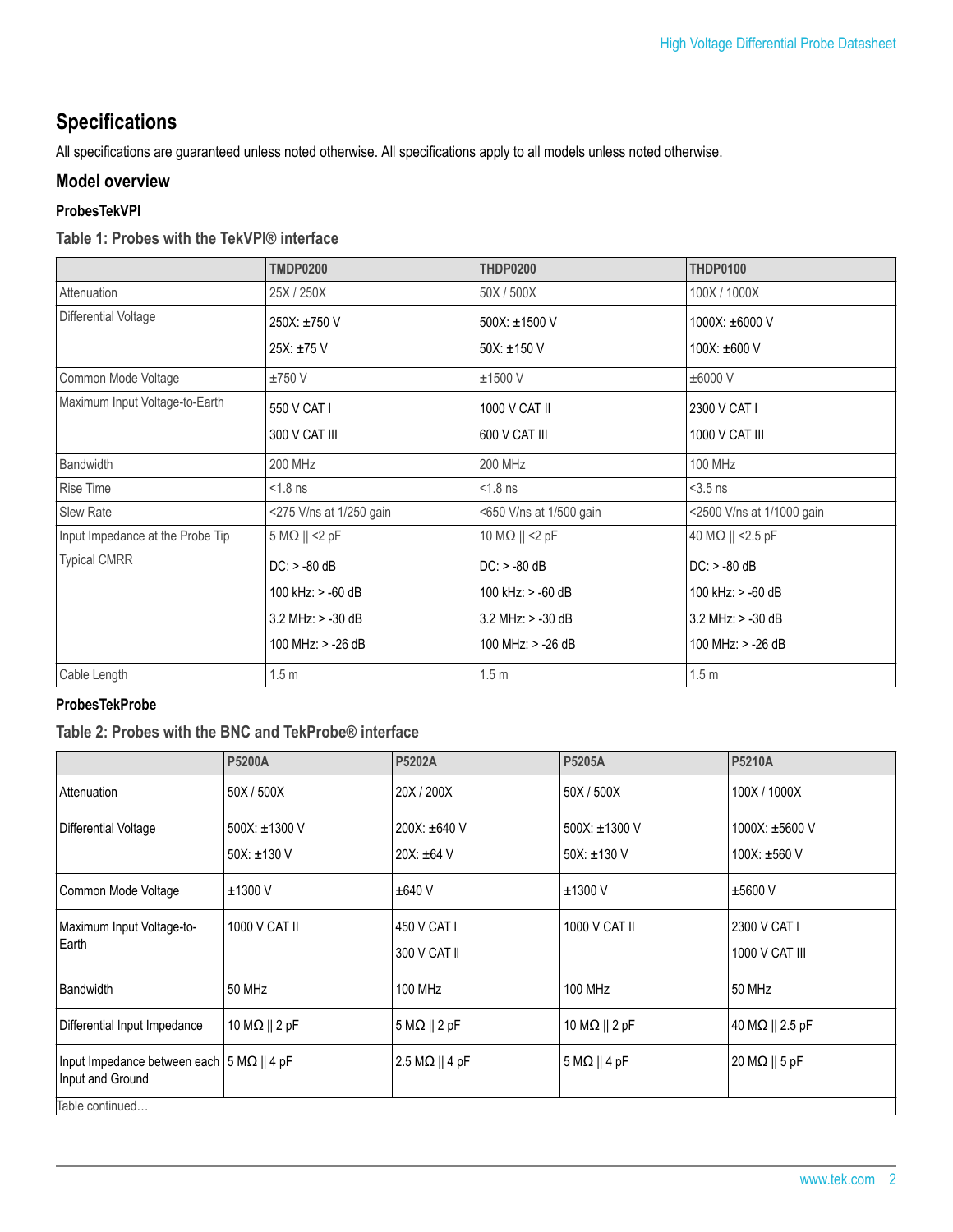|              | <b>P5200A</b>    | <b>P5202A</b>    | <b>P5205A</b> | <b>P5210A</b> |
|--------------|------------------|------------------|---------------|---------------|
| Typical CMRR | $DC: >80$ dB     | $DC: >80$ dB     |               |               |
|              | 100 kHz: >60 dB  | 100 kHz: >60 dB  |               |               |
|              | 3.2 MHz: >30 dB  | 13.2 MHz: >40 dB |               |               |
|              | 50 MHz: >26 dB   | 50 MHz: >30 dB   |               |               |
| Cable length | 1.8 <sub>m</sub> |                  |               |               |

#### **THDP0200 probe label**



THDP0200 Probe Label

1. The differential voltages the maximum measurable range between the (+) and (-) input leads of the probe. Beyond these limits, the output could be clipped.

2. The maximum common mode voltage and maximum input voltage-to-earth (RMS) are the maximum voltages that each input lead (+/-) can be from ground.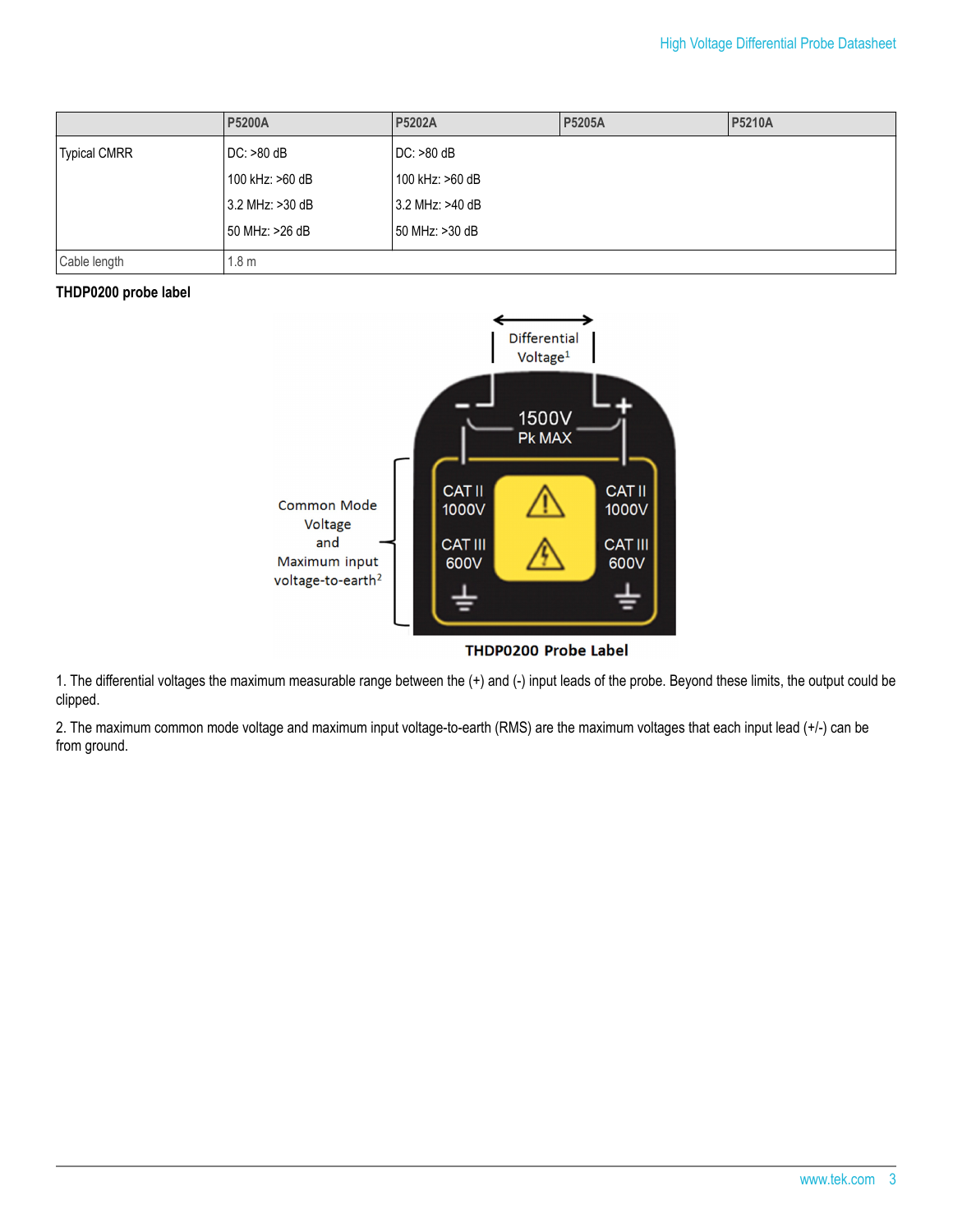## **Ordering information**

#### **Standard accessories**

#### **P5200A, P5202A, and P5205A**

| <b>Description</b>      | <b>Quantity included</b>               | Reorder part number |
|-------------------------|----------------------------------------|---------------------|
| Hook clips              | 1 set of red and black hook clips      | <b>AC280-FL</b>     |
| Pincer clips            | 1 set of red and black pincer clips    | AC283-FL            |
| Alligator clips         | 1 set of red and black alligator clips | AC285-FL            |
| <b>Extension cables</b> | set of red and black extension cables  | 196-3523-00         |

#### **TMDP0200 and THDP0200**

| <b>Description</b>      | <b>Quantity included</b> | <b>Reorder part number</b> |
|-------------------------|--------------------------|----------------------------|
| Hook clips              |                          | AC280-FL                   |
| Pincer clips            |                          | AC283-FL                   |
| Alligator clips         |                          | AC285-FL                   |
| <b>Extension cables</b> |                          | 196-3523-00                |
| Test leads              |                          | TP1751                     |
| Probe holder            |                          | <b>TPH1000</b>             |

#### **THDP0100 and P5210A**

| <b>Description</b> | <b>Quantity included</b> | Reorder kit part number |
|--------------------|--------------------------|-------------------------|
| <b>Probe tips</b>  |                          | 1020-3070-00            |
| Large hook clips   |                          |                         |
| Small hook clips   |                          |                         |

#### **Probe and accessory derating table**

Common mode, relative to ground, when used with P52xxA Series probes

| <b>Accessory</b>  | <b>Description</b>        | TMDP0200 / P5202A<br>1450 V CAT I<br>300 V CAT II | THDP0200 / P5200A /<br><b>P5205A</b><br>1000 V CAT II<br>600 V CAT III | <b>THDP0100 / P5210A</b><br>2300 V CAT I<br><b>1000 V CAT III</b> |
|-------------------|---------------------------|---------------------------------------------------|------------------------------------------------------------------------|-------------------------------------------------------------------|
| 196-3523-00       | 2x Extender Leads (1.5 m) | Standard                                          | Standard                                                               | Standard                                                          |
|                   | 2300 V CAT I              | 450 V CAT I                                       | 1000 V CAT II                                                          | 2300 V CAT I                                                      |
|                   | 1000 V CAT III            | 300 V CAT II                                      | 600 V CAT III                                                          | 1000 V CAT III                                                    |
| AC280-FL          | 2x Hook Clips             | Standard                                          | Standard                                                               | Optional                                                          |
| le a contrato     | 1000 V CAT III            | 450 V CAT I                                       | 1000 V CAT II                                                          | 1000 V CAT I                                                      |
| $\cdots$ $\cdots$ | <b>600 V CAT IV</b>       | 300 V CAT II                                      | 600 V CAT III                                                          | 1000 V CAT III                                                    |

Table continued…

1 The TP175 must be ordered through Fluke.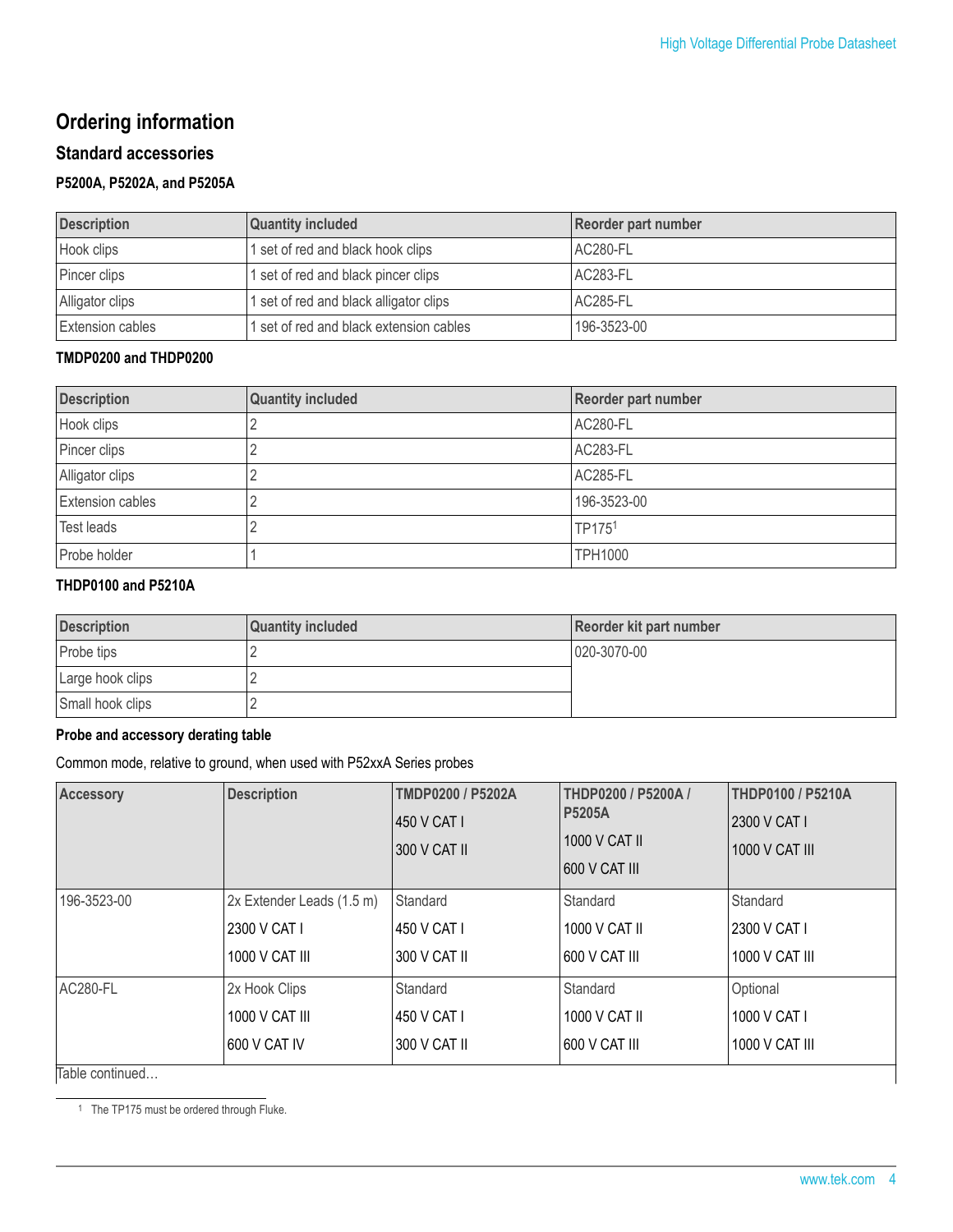| <b>Accessory</b>      | <b>Description</b> | TMDP0200 / P5202A<br>450 V CAT I<br>300 V CAT II | THDP0200 / P5200A /<br><b>P5205A</b><br>1000 V CAT II<br>600 V CAT III | <b>THDP0100 / P5210A</b><br>2300 V CAT I<br>1000 V CAT III |
|-----------------------|--------------------|--------------------------------------------------|------------------------------------------------------------------------|------------------------------------------------------------|
| AC283-FL              | 2x Pincer Clips    | Standard                                         | Standard                                                               | Optional                                                   |
|                       | 1000 V CAT III     | 450 V CAT I                                      | 1000 V CAT II                                                          | 1000 V CAT I                                               |
|                       | 600 V CAT IV       | 300 V CAT II                                     | 600 V CAT III                                                          | 1000 V CAT III                                             |
| AC285-FL <sup>2</sup> | 2x Alligator Clips | Standard                                         | Standard                                                               | Optional                                                   |
|                       | 1000 V CAT III     | 450 V CAT I                                      | 1000 V CAT II                                                          | 1000 V CAT I                                               |
|                       | 600 V CAT IV       | 300 V CAT II                                     | 600 V CAT III                                                          | 1000 V CAT III                                             |
| 020-3070-00           | Hook Clip Kit      | Optional                                         | Optional                                                               | Standard                                                   |
|                       | 2300 V CAT I       | 450 V CAT I                                      | 1000 V CAT II                                                          | 2300 V CAT I                                               |
|                       | 1000 V CAT II      | 300 V CAT II                                     | 600 V CAT II                                                           | 1000 V CAT II                                              |
| <b>TP175</b>          | 2x Test Leads      | Standard (TMDP0200)                              | Standard (THDP0200)                                                    | Optional                                                   |
|                       | 1000 V CAT III     | 550 V CAT I                                      | 1000 V CAT II                                                          | 2300 V CAT I                                               |
|                       | 600 V CAT IV       | 300 V CAT III                                    | 600 V CAT III                                                          | 1000 V CAT III                                             |

#### **Options**

#### **Power plug options (P5200A only)**

| Opt. A0                | North America power plug (115 V, 60 Hz)        |  |
|------------------------|------------------------------------------------|--|
| Opt. A1                | Universal Euro power plug (220 V, 50 Hz)       |  |
| Opt. A <sub>2</sub>    | United Kingdom power plug (240 V, 50 Hz)       |  |
| Opt. A3                | Australia power plug (240 V, 50 Hz)            |  |
| Opt. A4                | North America power plug (240 V, 50 Hz)        |  |
| Opt. A5                | Switzerland power plug (220 V, 50 Hz)          |  |
| Opt. A6                | Japan power plug (100 V, 50/60 Hz)             |  |
| <b>Opt. A10</b>        | China power plug (50 Hz)                       |  |
| Opt. A11               | India power plug (50 Hz)                       |  |
| Opt. A12               | Brazil power plug (60 Hz)                      |  |
| Opt. A99               | No power cord                                  |  |
| <b>Service options</b> |                                                |  |
| Opt. C <sub>3</sub>    | <b>Calibration Service 3 Years</b>             |  |
| Opt. C5                | <b>Calibration Service 5 Years</b>             |  |
| Opt. D1                | <b>Calibration Data Report</b>                 |  |
| Opt. D3                | Calibration Data Report 3 Years (with Opt. C3) |  |

 $^2$  To prevent damage to the insulation on the AC285-FL alligator clips, do not use in high A/m magnetic fields at high frequencies, which can cause induction heating of the jaws.